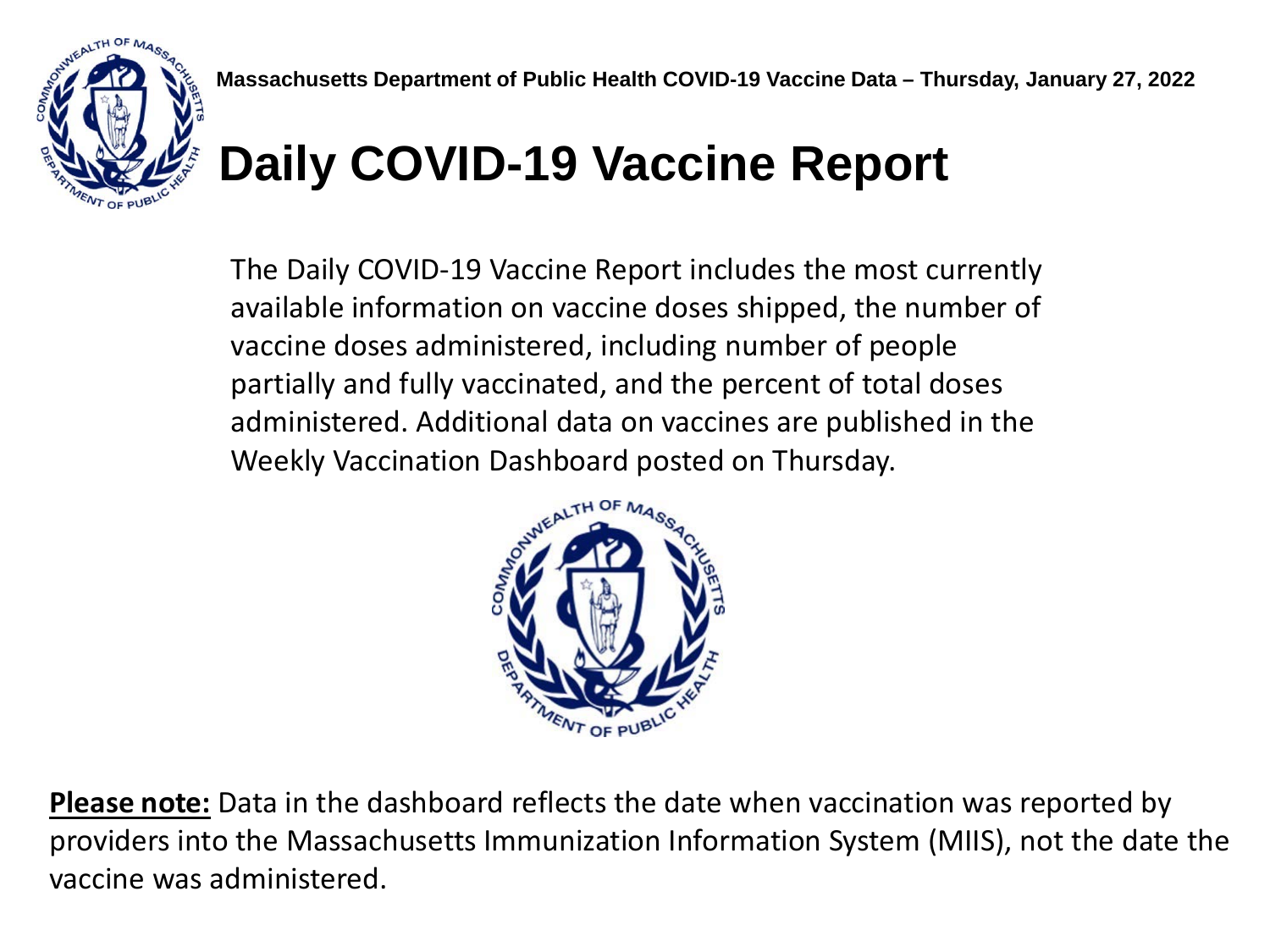**Critical definitions** *Please Note: the following terms and definitions apply to COVID-19 only.*

**Doses administered:** Doses of vaccine that have been given to people by providers.

**First doses administered:** Current COVID-19 vaccines require either one or two doses for a person to become fully vaccinated. Data on "first doses" administered reflect the first dose of a two-dose vaccine series (Moderna and Pfizer) and the only dose in a single-dose vaccine series (J&J/Janssen).

**Second doses administered:** Data on "second doses" administered reflect the second dose of a two-dose vaccine series. A "second dose" results in a person being fully vaccinated.

**Booster doses administered:** An additional (third) dose of mRNA vaccine (Pfizer or Moderna) was recommended for severely immunocompromised individuals on 8/13/21 to complete their primary series. On 9/24/21, booster doses of Pfizer vaccine were recommended for individuals aged 65 and older, for those at risk for severed disease, or for those at high risk for occupational exposure 6 months after completing their primary series. On 10/22/21, booster doses of Moderna vaccine were recommended for the same population and booster doses with any vaccine, including Johnson & Johnson, were recommended for everyone 18 years and older at least 2 months after receiving an initial Johnson & Johnson vaccine. On 11/19/2021, booster doses were recommended for everyone 18 and older.

**Total doses administered:** "Total doses administered" is the combination of both "first doses" and "second doses" administered.

**Doses shipped:** Confirmed doses of COVID-19 vaccine that have been shipped to providers (e.g., hospitals, pharmacies, other providers).

**Individuals who received at least one dose:** People who have received at least one dose of a COVID-19 vaccine.

**Individuals who are fully vaccinated:** A person is counted as fully vaccinated if they have received the number of doses required to complete the COVID-19 vaccine series (e.g., Moderna and Pfizer vaccine require two doses to complete the series).

**MIIS:** Immunization data from most (but not all) providers in Massachusetts are reported into the Massachusetts Immunization Information System (MIIS) through direct messages from electronic health records or direct entry by users. Due to provider reporting of administration data and data processing, data may be available in MIIS 24-48 hours or more after administration. Due to time needed for inputting shipment data, shipment data may be available in MIIS 24-48 hours or more after shipment. Data are current as of time of publication and may be subject to change in future publications as additional data are reported.

**Federal Pharmacy Partnership for Long-term Care Program (FPPP):** A federal program that provides vaccines directly to pharmacies. Shipments are tracked and reported from the federal data tracking system, Tiberius.